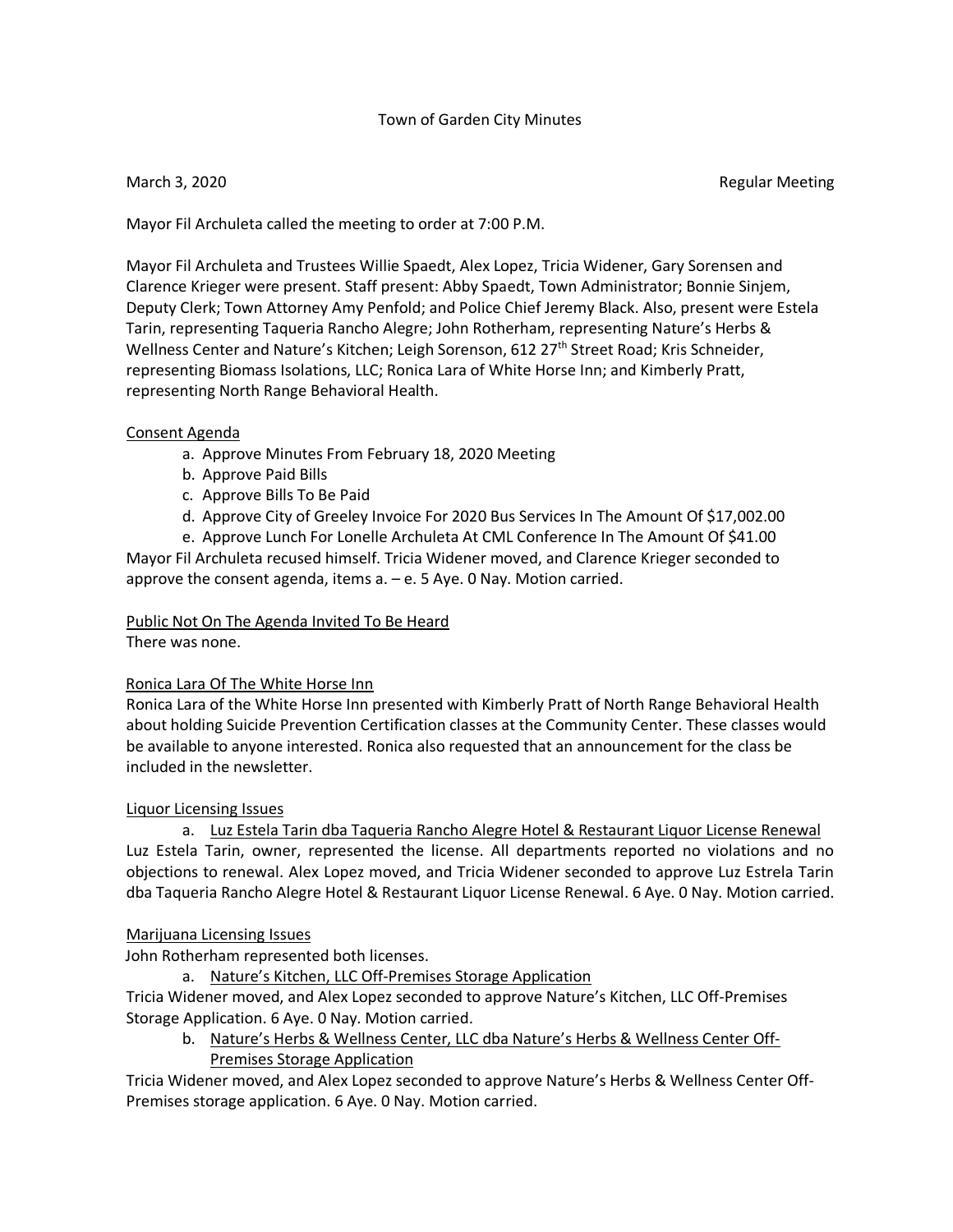Adopt Ordinance 01-2020, Amending Article 1 & 2 Of Chapter 16, Land Use And Development, Of The Garden City Municipal Code Regarding CBD Extraction Facilities

Town Administrator Abby Spaedt suggested that the Town start a program for inspecting both THC and CBD extraction facilities. She also suggested that the Fee Schedule be amended to include a specific business license fee for CBD extraction because of the additional Town resources required. Alex Lopez moved, and Willie Spaedt seconded to adopt Ordinance 01-2020, Amending Article 1 & 2 Of Chapter 16, Land Use And Development, Of The Garden City Municipal Code Regarding CBD Extraction Facilities. Roll call vote: Willie Spaedt – Yes, Gary Sorensen – Yes, Alex Lopez – Yes, Tricia Widener – Fil Archuletta – Yes, Clarence Krieger – Yes. 6 Aye. 0 Nay. Motion carried.

Introduce Ordinance 02-2020 Adopting By Reference The International Building Code, 2018 Edition, The International Residential Code, 2018 Edition, The International Mechanical Code, 2018 Edition, The International Fuel Gas code, 2018 Edition, The International Plumbing Code, 2018 Edition, The International Energy Conservation Code, 2012 Edition, The International Property Maintenance Code, 2018 Edition, The International Existing Building Code, Edition 2018, The International Swimming And Spa Code, 2018 Edition, Promulgated By The International Code Council.

Mayor Fil Archuleta introduced the ordinance. Tricia Widener moved, and Willie Spaedt seconded to schedule a public hearing for the ordinance on April 7, 2020 at the regular meeting. 6 Aye. 0 Nay. Motion carried.

Vacancy On The Board Of Trustees

a. Consider Letters Of Interest

Leigh Sorensen presented her letter of interest.

b. Appoint Board Member To Vacancy On The Board Of Trustees

Trustee Gary Sorensen recused himself. Alex Lopez moved, and Willie Spaedt seconded to appoint Leigh Sorenson to the vacancy on the Board of Trustees. 5 Aye. 0 Nay. Motion carried.

Community Center Improvements

a. Consider HVAC bids

Willie Spaedt moved, and Gary Sorensen seconded to approve the bid from Lemons Heating and Cooling in the amount of \$14,459.00 for HVAC for the Community Center. 6 Aye. 0 Nay. Motion carried.

b. Approve Estimate Of \$2,462.00 For Garage Door

Willie Spaedt moved, and Tricia Widener seconded to approve the estimate of \$2,462.00 for the garage door for the Community Center. 6 Aye. 0 Nay. Motion carried.

c. Approve Estimate Of \$4,779.72 For Flooring

Tricia Widener moved, and Gary Sorensen seconded to approve the estimate of \$4,779.72 for flooring for the Community Center. 6 Aye. 0 Nay. Motion carried.

d. Consider Removing Fence

Tricia Widener moved, and Alex Lopez seconded to remove the fence from the front of the Community Center. 6 Aye. 0 Nay. Motion carried.

e. Consider Other Improvements

Trustee Alex Lopez suggested a glass door on the north side of the building. There were also suggestions for painting the exterior of the building.

f. Consider Limiting Lending Of Tables And Chairs From Community Center

Willie Spaedt moved, and Tricia Widener seconded limiting the lending of tables and chairs to 4 tables and 24 chairs. 6 Aye. 0 Nay. Motion carried.